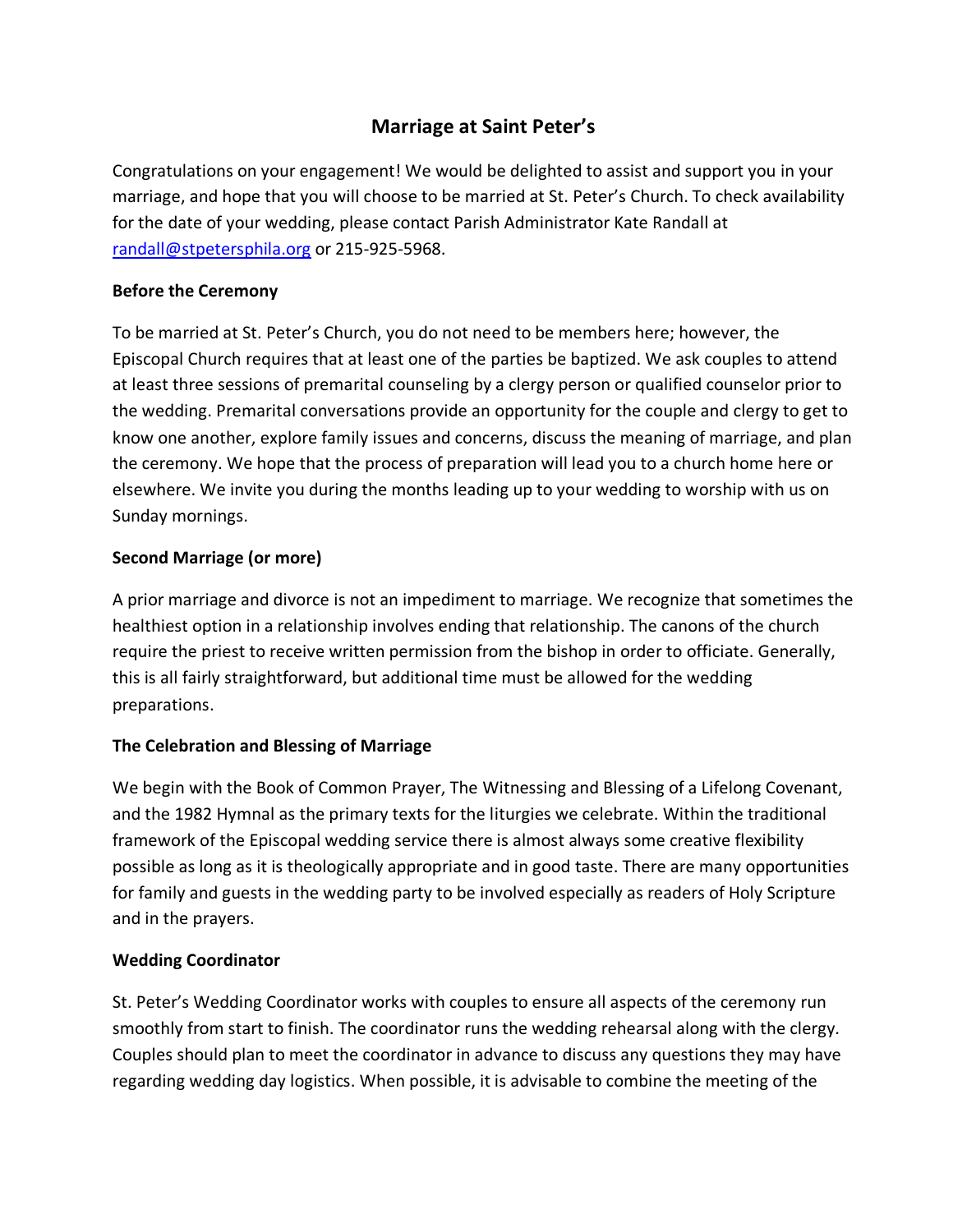Wedding Coordinator with that of the organist, but it can be arranged for other times as well. For those living outside Philadelphia, emails and phone calls can substitute for an in-person meeting.

# **Wedding Planning**

St. Peter's clergy work with you to plan the religious service. We do not have the means to schedule the "non-liturgical" events associated with your wedding. Arranging a reception, photographers, hotels, hairdressers, transport, etc. are well beyond our sphere. We are, however, often able to refer you to independent professionals who may be helpful. Our wedding coordinator will work with you and the clergy to ensure your wedding ceremony runs as smoothly and efficiently as possible.

# **Wedding Music**

Music at St. Peter's Church is led by Dr. Darryl Roland, Director of Music Ministry and Choirmaster. Dr. Roland or our Assistant Organist Matt Boatmon will be happy to perform for your wedding service and assist you in planning your wedding music. Consultations for planning wedding music usually take place immediately after a Sunday 11 a.m. service, but can be arranged for other times as well.

There is a wide variety of music available to help your ceremony have the dignity, festivity, and joy that you deserve. You are welcome to bring your specific music ideas to the meeting, but do not feel you need to figure this out on your own; we are here to help you!

The musicians of St. Peter's have the right of first refusal to perform for all weddings at the church. If you wish to have a different organist perform, permission must be granted by the St. Peter's musicians and you will still pay the full wedding fees.

## **Decorations**

Carpets or aisle runners, scattering of flower petals as well as extra candles, etc. are not permitted at St. Peter's due to safety concerns. It is strongly advised that floral designers visit St. Peter's before the wedding service; it is the responsibility of the floral designers to arrange a mutually convenient time for the delivery of flowers, bouquets, etc.

The Unity Candle ceremony is rarely used in the Episcopal Church and it is difficult to perform this ceremony with elegance and in safety at St. Peter's. It is strongly discouraged.

## **Photography**

Please discuss photography with the wedding coordinator. There is an attempt to meet the demands for permanent record of this special day but also to preserve the profound dignity of the unique occasion. No flash photography is permitted.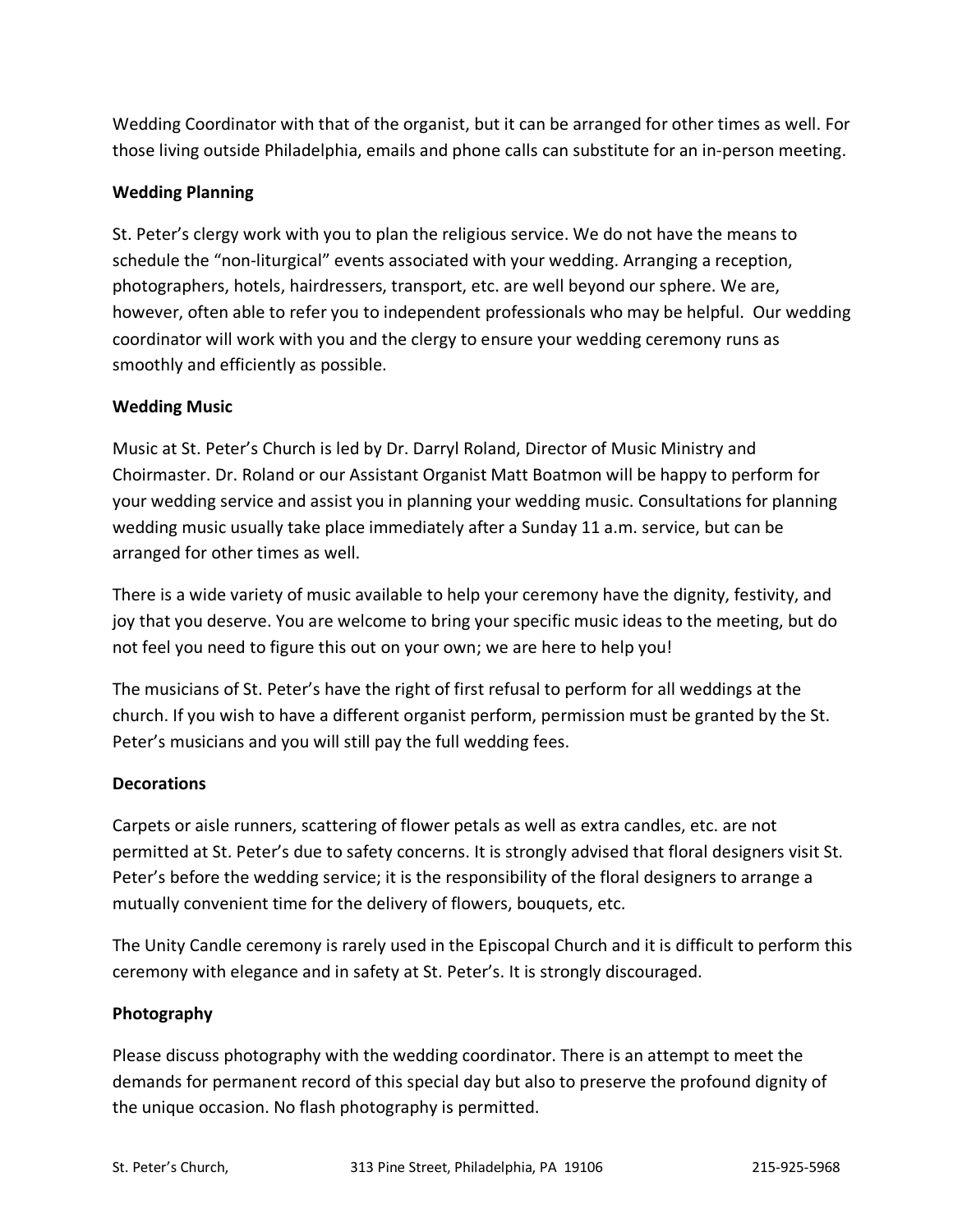# **Renewal of Marriage Vows**

With the exception of premarital counseling, the same planning, preparation, and donations to the church will be expected for a Renewal of Marriage Vows celebration.

## **Wedding Fees**

We ask that you share in the expenses of supporting our parish ministry and church facilities. The fee for using the church for a ceremony, including organist, pre-marital counseling, and wedding ceremony coordinator, is \$2,900. There is an additional \$100 fee if you'd like the organist to attend the rehearsal. There is a discount available for parishioners of St. Peter's Church (persons who have formally joined as members of St. Peter's and made a pledge of financial support for at least the previous twelve months).

Payment is due no less than thirty days before the wedding ceremony. The organist's attendance at the rehearsal, childcare, playing of the church bells, and optional musicians all represent additional special fees.

## **Checklist**

Immediately

- Contact Parish Administrator to check on availability of church and clergy for desired date and submit a \$100 deposit.
- Complete Wedding Application form.
- Once the church has been booked, the Wedding Coordinator will be in touch to discuss St. Peter's wedding guidelines, fees, and answer any questions you may have.

#### 4-6 Months

- Contact Darryl Roland or Matt Boatmon to set up appointment to discuss wedding music.
- Arrange for other musicians (brass, vocalists, etc.), if desired.
- Arrange for premarital counseling sessions with clergy.
- When known, notify the Wedding Coordinator of vendor choices—florist, photographer, videographer, wedding planner (if used), etc.

#### 6 Weeks

- Complete premarital counseling.
- Finalize wedding music selections.

#### 3-4 Weeks

- Submit remainder of fees.
- Send ceremony program to your Officiant for review.
- Finalize wedding day schedule with Wedding Coordinator.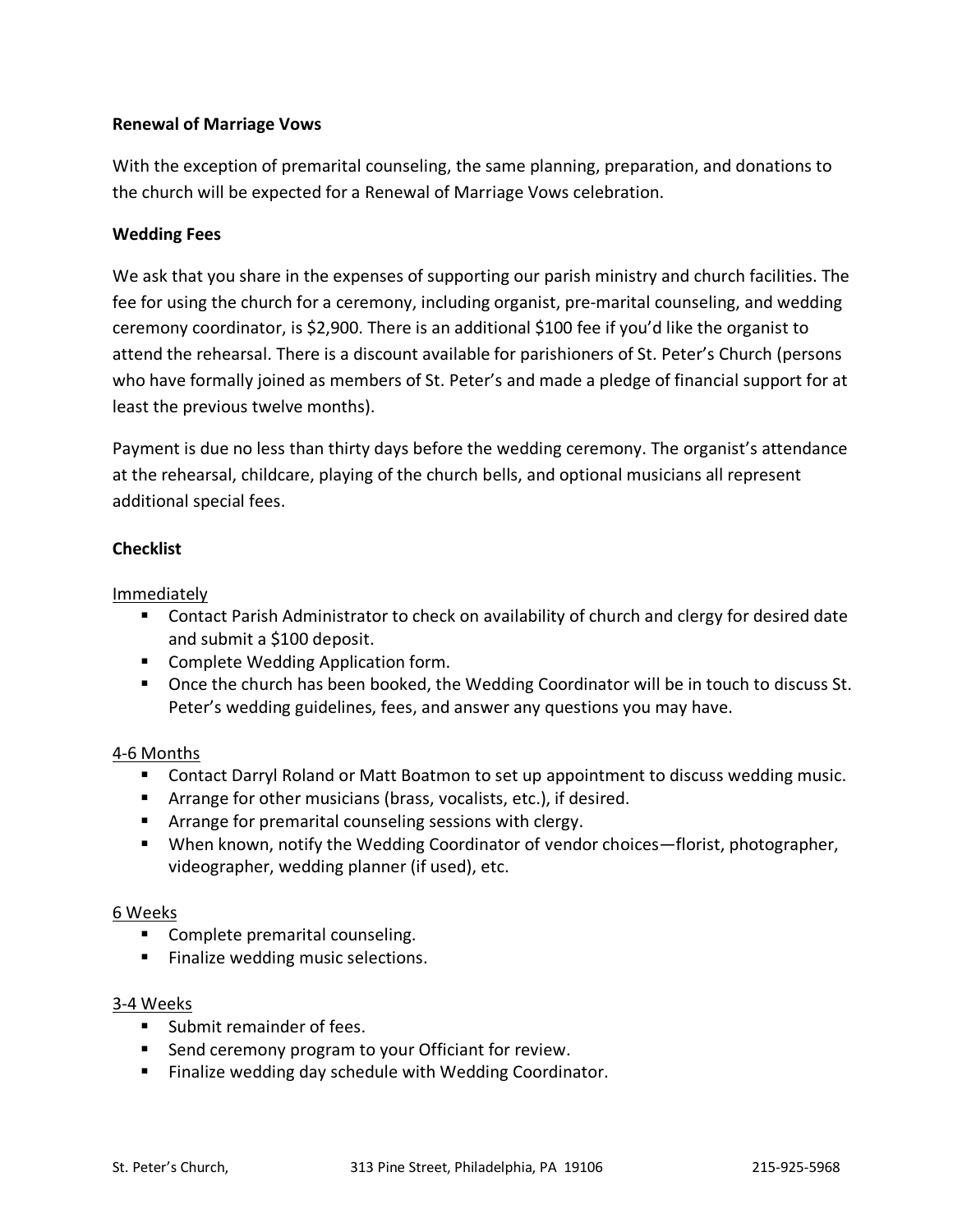# Day Before

- Rehearse wedding ceremony with Wedding Coordinator, clergy, and bridal party. Bring marriage license, ceremony programs, readings, etc.
- Sign registry.

## Day Of

■ Relax, smile, and enjoy the day!